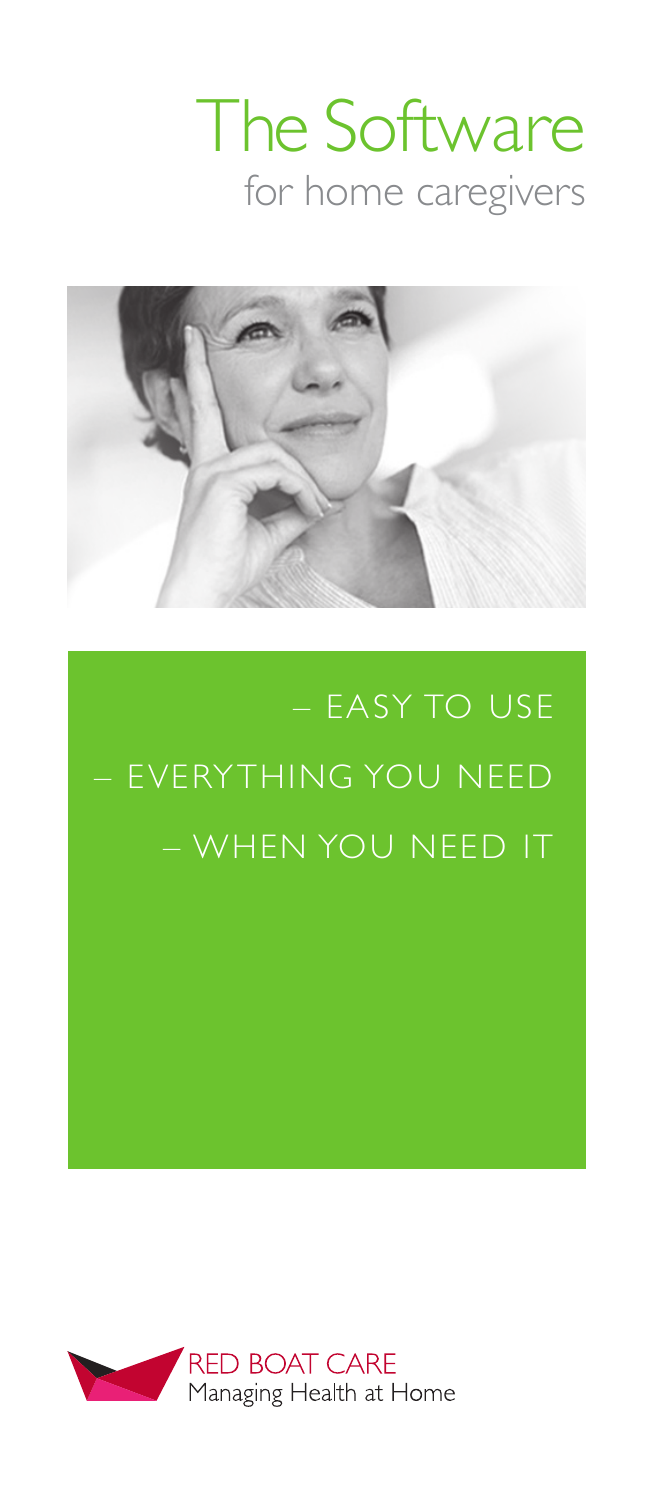# EASY TO USE

activities of caregivers resulted in the

- Daily Checklist
- Contextual Notes
- Medication Database
- Medication Mapping
- Schedule Patterns
- Comprehensive Search
- Medication Change Report

## EVERYTHING YOU NEED

of medications, activities and appointments along with scheduling

- Medication management
- Activity management
- Journal (Note taking)
- 
- 
- Notifications and alerts

### WHEN YOU NEED IT

Red Boat Care's MAP provides secure access to the medical information web browser.

the person receiving care.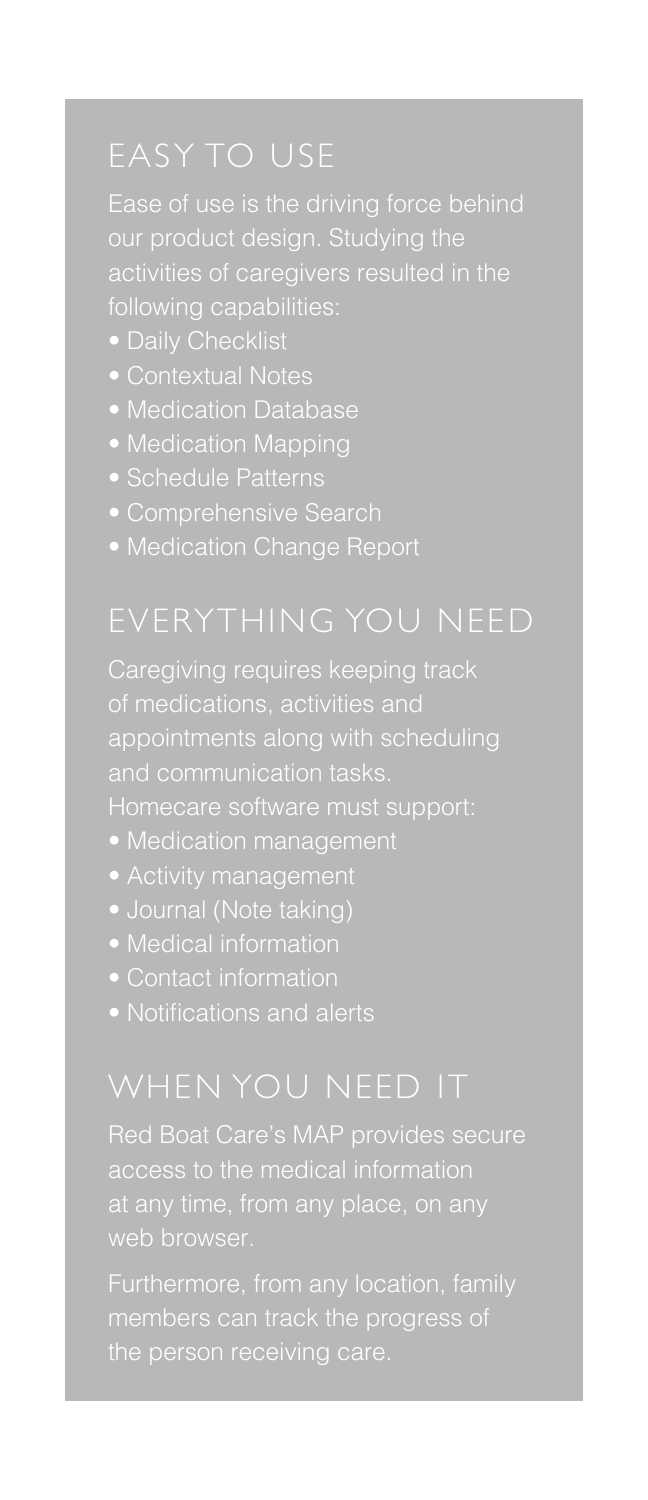# Features

### • Daily Care Monitoring:

- Daily Checklist
- Medications
- Activities (of Daily Living)
- Appointments
- Notes

### • All Medical Information:

- Medications See above
- Vitals
- Medical Plan View
- Additional medical information

### • Communication and Coordination:

- Messages
- Alerts
- Notifications

### • Team Member Contact Information:

- Providers (physicians, etc.)
- Contacts (caregivers, family, etc.)

#### • Scheduling:

- Monthly/Weekly calendar views
- Weekly refrigerator calendar view
- Shifts

### • Reporting and Graphing:

- Caregiving Metrics
- History
- Medication and Activity Overlays
- Additional Helpful Features:
- Export (Download to Word)
- Archive
- Search
- Help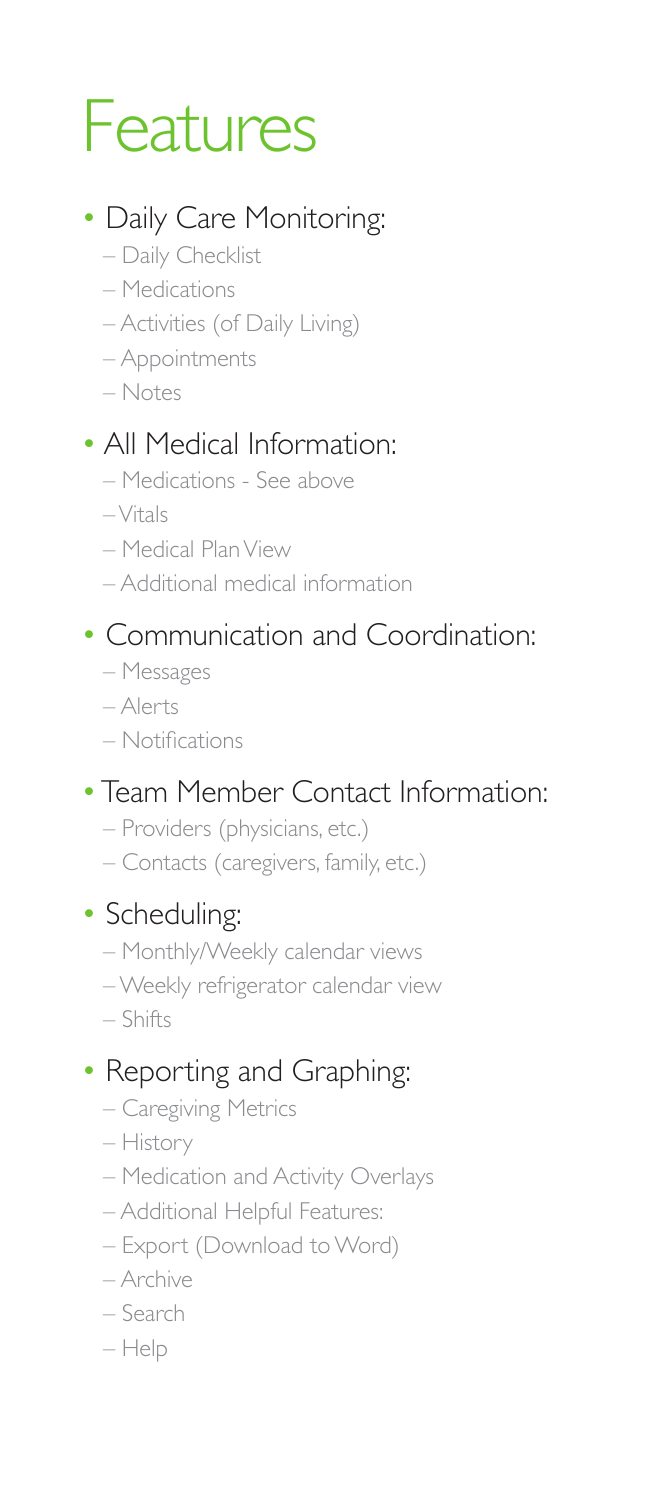

### 1. WHAT

#### **What needs to be done today:**

What medications need to be taken, what activities need to be performed (meals, dressing changes, etc.) or appointments that need to be met?

#### **What has been done today:**

What medications were taken, what activities were performed and what appointments were met?

### 2. WHEN

#### **When are tasks scheduled:**

When do the medications need to be taken. when do the activities need to be performed and when are the appointments scheduled?

#### **When did caregiving events happen:**

When did tasks get performed? When did caregiving events (e.g. falls) happen?

#### **When are caregivers scheduled:**

What day and what time are the caregivers scheduled to be in the home?

## 3. WHO

#### **Who are the caregiving team members:**

Who are the caregivers, the healthcare providers (e.g. physicians, physical therapists) and family members?

#### **Who is responsible for the care plan:**

Who prescribed a medication or an activity?

### 4. WHY

#### **Why is a medication being taken:**

Why was a medication prescribed? Why was a medication changed or discontinued?

#### **Why has an activity been scheduled:**

Why was an been added? Why was an activity changed or discontinued?

# 5. WHERE

**In the home**

# redboatcare.com